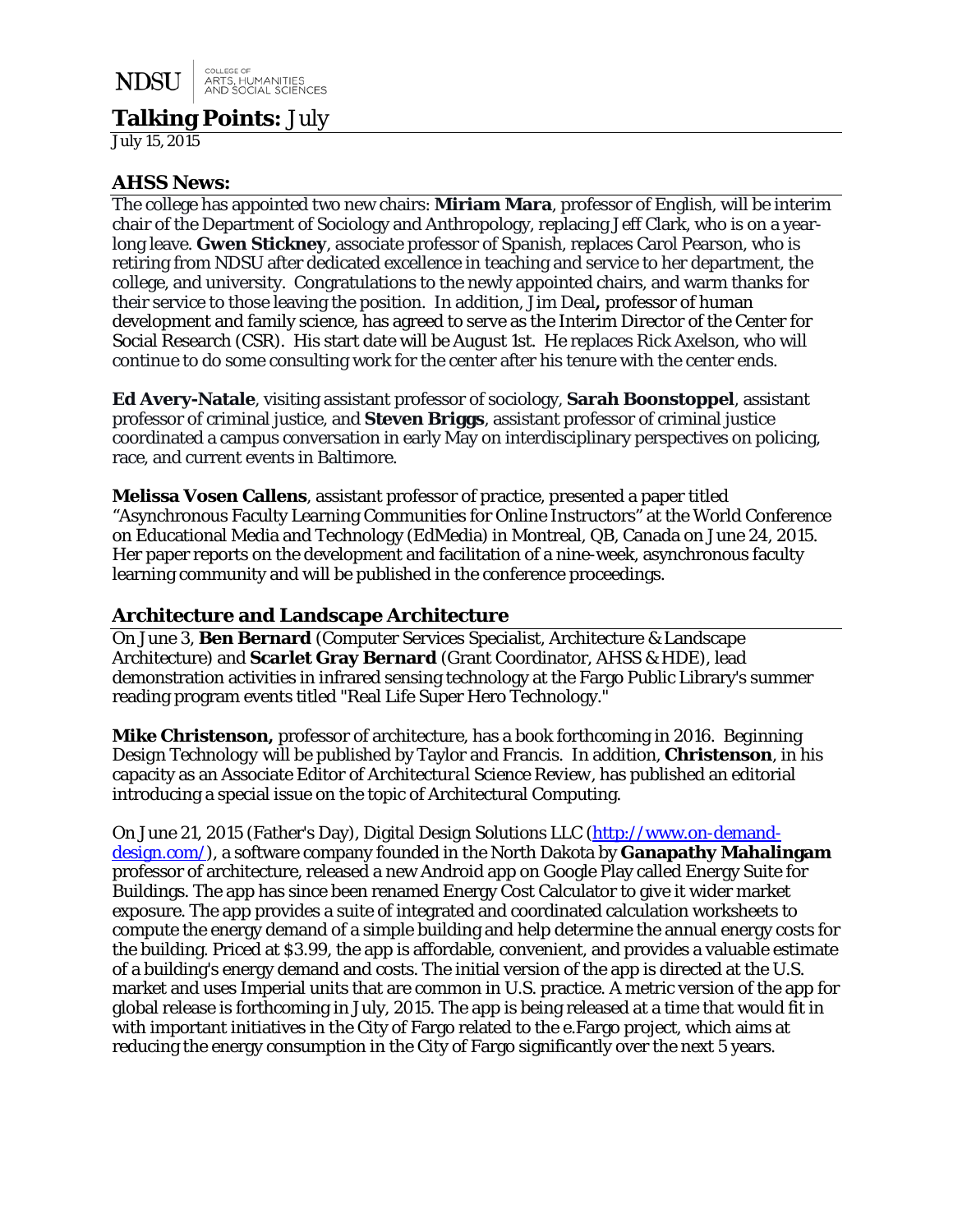## **Center for Social Research**

### **North Dakota Compass:**

Since late spring North Dakota Compass gave 6 presentations regarding the project, available data, and resources at the following: the Center for Rural Health at University of North Dakota (Grand Forks), the North Dakota Health Information Management Association Conference (Bismarck), Association of Nonprofit's Leadership Conference (Fargo), Independent Community Bankers of North Dakota Emerging Leaders Development Group Conference (Fargo), the North Dakota Association of Realtors Board and Committee Meetings (Fargo), and Environment State Technical Committee meeting (Bismarck). Compass staff also participated in a radio interview with KXDI FM 93.9 out of Dickinson. In addition, ND Compass had booths and materials on display at a Bush Foundation reception in Bismarck and the Dakota Conference on Rural and Public Health in Minot.

### **North Dakota KIDS COUNT:**

Earlier this summer, North Dakota KIDS COUNT released its June edition of *Insights on Children*. The *Insights on Children* publication a short quarterly brief, which in June focused on the fact that more North Dakota grandparents are raising their grandchildren. Grandparents can offer significant benefits to children, but can also suffer physical and mental health consequences as a result of increased stress. In North Dakota, about half of all grandparents living with their grandchildren were responsible for them. Read mor[e here.](http://www.ndkidscount.org/publications/insights/IOC4_2_June2015_Grandparents2013.pdf)

## **Challey School of Music**

**Carolyn Braus**, NDSU Challey School of Music Alumna, was selected to serve as baritone saxophone chair in the United States Air Force Concert Band in Washington, D.C. This is the premier symphonic wind ensemble for the Air Force and tours annually throughout the nation. Braus was selected from 70 musicians auditioning for the baritone saxophone chair position. She initially submitted a recording and was one of the 20 selected to interview and audition in person. For a classical saxophonist, winning this position is akin to winning a spot in a major symphony orchestra, since orchestras do not have appointed saxophone positions.

The NDSU Bison Brass Quintet will be featured on Prairie Public Broadcasting's "Prairie Musicians," Friday, July 31 at 9:00 PM. The group will perform several pieces, including Stardust, Bourbon Street Medley, and St. James Infirmary, and many more. The Bison Brass Quintet consists of NDSU Challey School of Music faculty, including **Jeremy Brekke**, trumpet; **Kyle Mack**, trombone; Doug Neill, tuba; Gwen Hoberg, horn; and graduate student **Ken Jimenez** on trumpet. Watch "behind the scenes" at [https://youtu.be/8GxUfPAFcBc.](https://youtu.be/8GxUfPAFcBc)

**Tyler Wottrich**, Assistant Professor of Piano at the NDSU Challey School of Music, is mentoring students during a three-week Collaborative Piano Residency at the Banff Centre in Alberta, Canada. The residency allows seven collaborative pianists the opportunity to interact with a diverse group of musicians in the Master Classes for String and Winds program on a wide range of repertoire and projects. The pianists will work with mentors such as Wottrich during their residency.

NDSU Challey School of Music piano faculty **Tyler Wottrich**, with flutist Catherine Gregory, was featured on Minnesota Public Radio's Regional Spotlight, Thursday, July 2 at 3:15 PM CST. The program featured their performance of "Flowing" from Aaron Copland's Duo for Flute and Piano, which was presented January 2015 at the Chicago (IL) Cultural Center as part of the Dame Myra Hess Memorial Concert Series. [Click here](http://blogs.wfmt.com/hess/2015/01/21/catherine-gregory-flute-and-tyler-wottrich-piano/) to listen to the full recital.

NDSU is offering ORFF SCHULWERK LEVEL ONE as graduate course credit, which could be applied to our Master of Music in Music Education, a successful hybrid graduate degree which contains online and face-to-face instruction. **Char Moe**, assistant professor of music, is the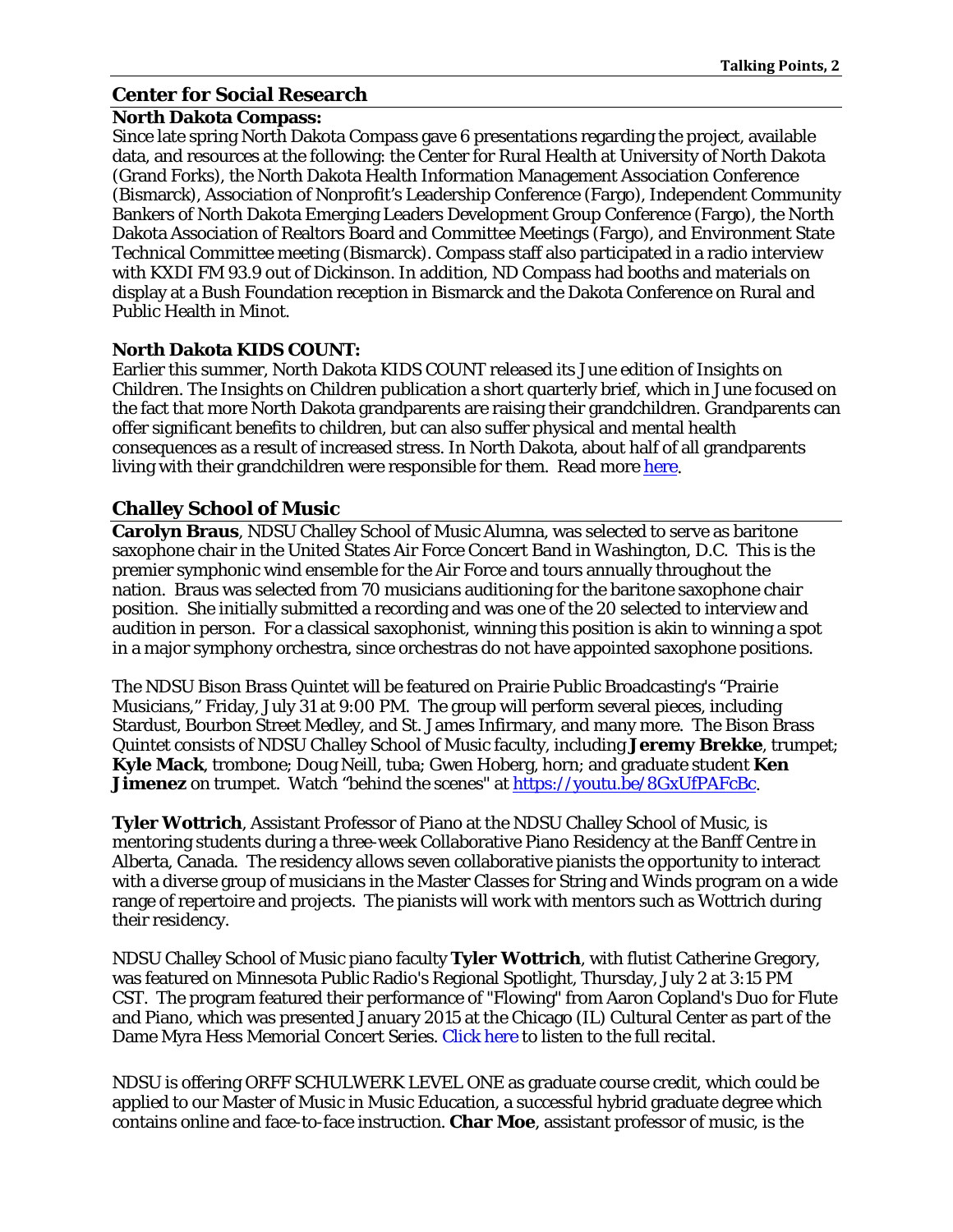administrator for ORFF SCHULWERK LEVEL ONE which means that she sought approval from American Orff-Schulwerk Association to be an accredited institution, located and contracted Orff accredited instructors, and all of the necessary details in regards to scheduling and facilities. The program offers educational outreach for 16 K-12 teachers.

## **Communication**

Cat Kingsley Westerman, assistant professor of communication, has recently published two articles in top communication journals:

- Westerman, C. Y. K. & Smith, S. (2015). Opening a performance dialogue with employees: Facework, voice, and silence*. Journal of Business and Technical Communicatio*n, p. 1-34.
- Westerman, C. Y. K., Miller, L., Reno, K.M., & Spates, S.A. (2015). Personal health information sharing: What is appropriate and expected in organizations? *Communication Studies*.

## **Criminal Justice and Political Science**

Professor **Carol Archbold** has been awarded the Walter and Verna Gehrts Presidential Professorship. She will hold that title for the next three years.

**Archbold** has also received word that her paper, "Established-Outsider Relations, Crime Problems, and Policing in Oil Boomtowns in Western North Dakota" will be published in the peer-reviewed journal, Criminology, Criminal Justice, Law & Society (CCJLS) Volume 16, No. 3 (2015). CCJLS is the flagship journal for the Western Society of Criminology.

A paper **Archbold** wrote with Thorvald Dahle (doctoral student), "JUST DO WHAT YOU CAN…MAKE IT WORK! EXPLORING THE IMPACT OF RAPID POPULATION GROWTH ON POLICE ORGANIZATIONS IN WESTERN NORTH DAKOTA" has been accepted for publication. This paper will be published in the peer-reviewed journal, *Policing: an International Journal of Police Strategies & Management* in December 2015.

Associate professor of political science, **Nick Bauroth**'s examination of North Dakota campaign finance laws was highlighted in a *Fargo Forum* story on July 8. The link to the article is below. Nick is quoted in the article and the work of the Upper Midwest Center on Public Policy is mentioned. [http://www.inforum.com/news/3781606-ndsu-review-cites-blind-spot](http://www.inforum.com/news/3781606-ndsu-review-cites-blind-spot-campaign-contribution-law)[campaign-contribution-law](http://www.inforum.com/news/3781606-ndsu-review-cites-blind-spot-campaign-contribution-law)

**Amy Stichman**, professor of practice in criminal justice, recently received word that an article she co-authored has been accepted by the *International Journal of Offender Therapy and Comparative Criminology*. The article is titled, "The Influence of Rehabilitative and Punishment Ideology on Correctional Officers' Perceptions of Informal Bases of Power."

## **Emergency Management**

Department of Emergency Management faculty were active at the 17th Annual Emergency Management Higher Education Symposium June 1-4 at the Emergency Management Institute, FEMA/DHS Emmitsburg, Maryland campus. Associate professor **Carol Cwiak** presented data from her annual Emergency Management Program survey and also presented the NDSU sponsored Wayne Blanchard Award for Academic Excellence in Higher Education to David Neal of Oklahoma State University**. Cwiak** was also a presenter in the pre-conference workshop on "Integrating Emergency Management Education into Your Institution." Assistant professor **Jessica Jensen** organized the pre-conference "Emergency Management Theory and Research Workshop" and also served as a moderator for two sessions on undergraduate education, presented on accreditation issues in a plenary session, and participated as a panelist for an accreditation session. Professor and department head **Daniel Klenow** participated in a session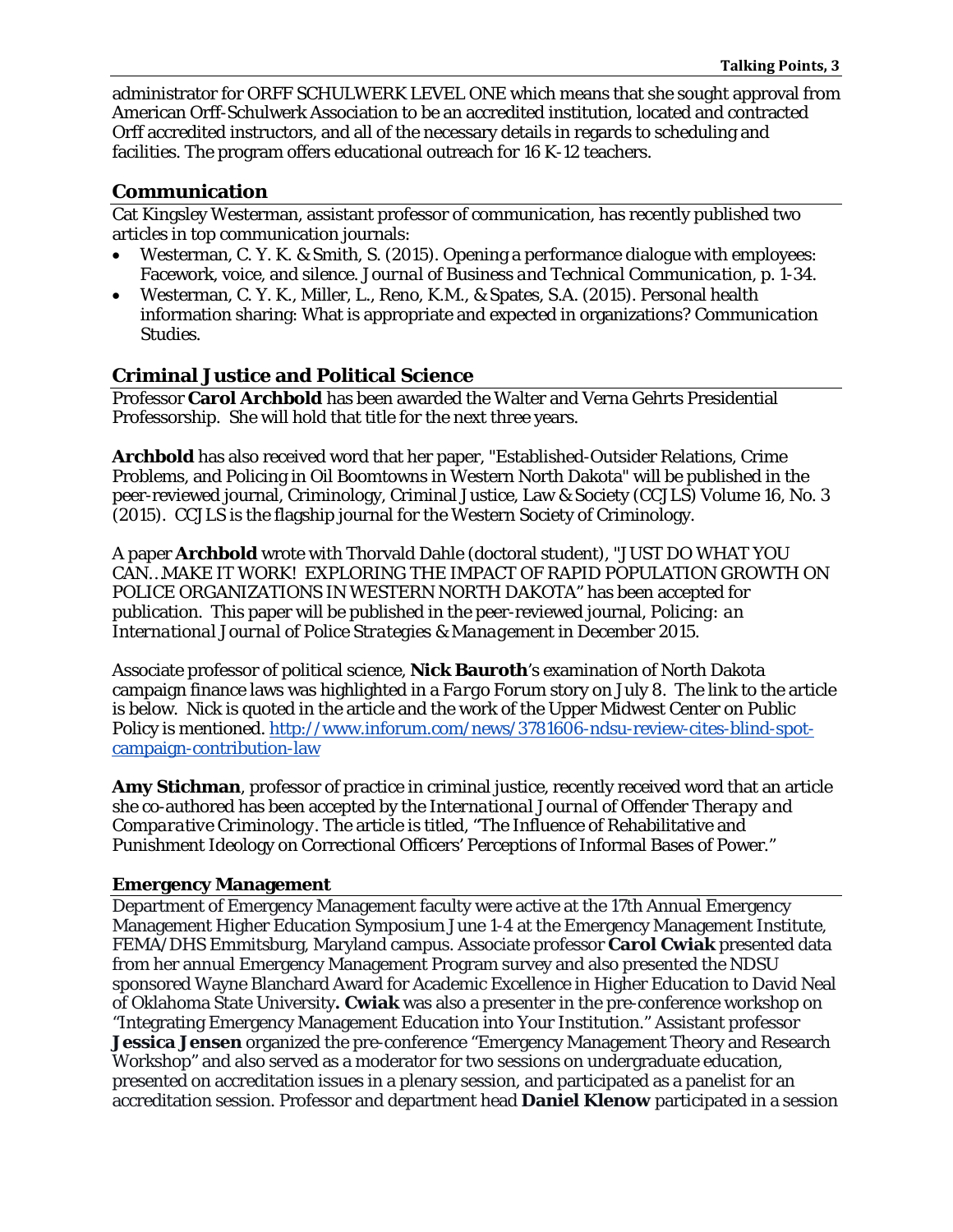on undergraduate programs and moderated a session on the Casselton train derailment. Assistant professor **Yue "Gurt" Ge** presented a research paper in that same session.

The National Science Foundation has selected for funding a multi-campus project on which **Y. Gurt Ge,** assistant professor of emergency management, is a co-PI. The project, titled "Hazards SEES: Bridging Information Uncertainty and Decision-Making in Hurricanes Using An Interdisciplinary Perspective" is a 4-year, \$2.5 million dollar collaboration among NDSU, Purdue, and Virginia Tech University. **Dan Klenow**, professor of emergency management, is senior personnel on the grant, which will bring \$249,943 as a sub-award. The project will start on 11/1/15.

**Ge** also gave a research presentation titled "Black Gold or Fire Balls: A Risk Analysis of the Train Derailment and Oil Explosion Emergency in Casselton, North Dakota" at the 17th Emergency Management Higher Education Symposium on June 4th. The case study of this technological hazard event incorporates graduate term project results about the geographical and social vulnerabilities of residents in the small rural community as well as emergency management considerations toward preventing future incidents that stem from the rail transportation of crude oil. **Klenow** moderated this presentation.

**Ge,** with Michael K. Lindell, Affiliate Professor from University of Washington, co-authored a paper just accepted for publication. "County planners' perceptions of land use planning tools for environmental hazard mitigation: A survey in the U.S. Pacific states" will be published in the indexed peer-reviewed journal, *Environment and Planning B: Planning and Design*.

**Daniel J. Klenow,** professor and head of Emergency Management recently received a contract from the University of Modern Sciences in Dubai, United Arab Emirates to teach two graduate level Emergency Management courses in 2015 and again in 2016 in a blended format face-toface in Dubai and with online segments. The \$228,818 contract runs through September of 2016 and includes participating faculty **Carol Cwiak** and **Yue "Gurt" Ge.**

## **English**

**Alison Graham-Bertolini**, assistant professor of English and women and gender studies, recently received word that her article, "Finding the Extraordinary in Welty's 'Music from Spain,'" will be published in the Spring issue of the *Eudora Welty Review*. (Vol 7, Spring, 2015)

**Graham Bertolini's** article, "Broad and Slow and Yellow": Navigating Precarity in Shirley Ann Grau's Mississippi River" has just been published in the Spring 2015 issue of *The Southern Quarterly*.

**Betsy Birmingham**'s and **Kevin Brooks**'s chapter "Marshall McLuhan in an Age of Labels: The Descriptive Value of Antimodernism" was published in *Finding McLuhan: The Mind, The Man, The Message* edited by Jacqueline McLeod Rogers from the University of Regina Press, which came out in June.

**Natalie Smith Carlson**, lecturer in English and Women and Gender Studies, has an article in the recently published book *It Takes a Village: The Role of the Greater Community in Inspiring and Empowering Women to Breastfeed*. The article, "Advancing the Breast-feeding Friendly Campus" explores the necessity of a supporting institution for breast-feeding mothers upon their return to work.

Assistant professor of English, **Adam Goldwyn**, has co-authored a translation of John Tzetzes' *Allegories of the Iliad*. The book, published by Harvard University Press, was released in April.

Professors **Andrew Mara** and **Miriam Mara** and doctoral candidate **Heather Steinman**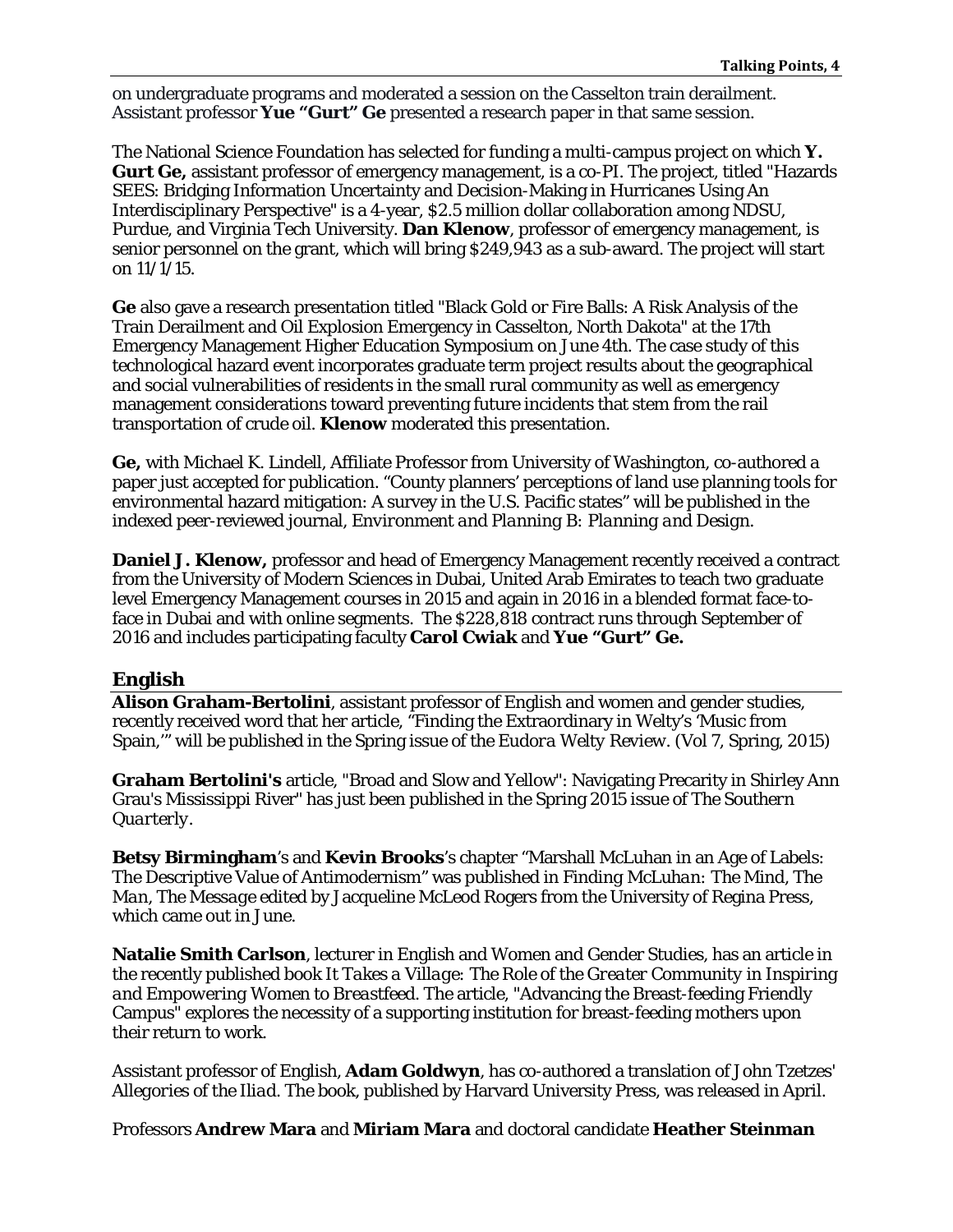have published "North Dakota State's Rhetoric, Writing, and Culture PhD" in *Programmatic Perspectives,* a journal of the organization CPTSC**.**  http://www.cptsc.org/pp/vol7-1/mara-mara-steinmann.pdf

**Amy Rupiper Taggart** will present and run a workshop at the Writing Program Administrators' conference, which runs from July 16-19 in Boise, Idaho. Her presentation is titled "'GenAdmins' Transitioning from WPA to University Pedagogical Leadership" and is part of a panel on "WPAs in Transition: Sustainability and/of the Administrator." She will also collaboratively facilitate a workshop on "Linking Pedagogical Theories to Outcomes and Assessment" with H. Brooke Hessler of Oklahoma City University.

Senior lecturer **Julie Sandland** and her Writing in the Design Professions students, AHSS students Ellie Nyquist and Matt Ellingson, are featured in Grace Lynden's May 24th *Fargo Forum* article, "College students' projects influence area businesses" for their fabulous project design for the Red River Zoo.

Associate professor **Kelly Sassi** and senior lecturer **Enrico Sassi** attended the Minnesota Northwoods Writers Conference at Bemidji State University from June 20-26, 2015. They attended readings and craft talks by Aimee Nezhukumatathil, Matt de la Peña, Joni Tevis, Mat Johnson, and David Gessner, as well as Distinguished Visiting Writer Mark Doty.

**Tatjana Schell**, doctoral candidate in English, has earned a prestigious Dissertation Fellowship from the College of Graduate and Interdisciplinary Studies. The award will include a generous stipend for the 2015-16 academic year, as well as extra funds for travel.

English doctoral candidate **Heather Steinman** has accepted a tenure track teaching position in professional writing at Western New Mexico State University in Silver City, New Mexico.

**Gary Totten,** chair and professor of English, had a collaboratively edited book come out this month. *Politics, Identity, and Mobility in Travel Writing* is being published by Routledge. In addition, Totten had a new monograph from University of Massachusetts Press, *African American Travel Narratives from Abroad: Mobility and Cultural Work in the Age of Jim Crow* published last month, June of 2015.

**Massimo Verzella** (doctoral candidate in Rhetoric, Writing and Culture) and **Andy Mara** (professor of English) have published an article titled "Translocal Pragmatics: Operationalizing Postnational Heuristics to Locate Salient Cultural Overlap" in the journal *Rhetoric, Professional Communication, and Globalization*.

## **History, Philosophy, and Religious Studies:**

In June, **Bradley Benton**, assistant professor of history, published *The Native Conquistador: Alva Ixtlilxochitl's Account of the Conquest of New Spain* (Penn State Press), which he cotranslated and co-edited with Amber Brian (Univ. of Iowa) and Pablo García Loaeza (West Virginia Univ.). Work on the volume was supported by an Interdisciplinary Research Grant from the University of Iowa's Obermann Center for Advanced Studies.

## **Sociology and Anthropology**

**Seth Quintus** (lecturer in Anthropology and post-doc in Geosciences), **Jeffrey Clark**  (Professor, Anthropology), Stephanie Day (Assist. Professor, Geosciences), and Donald Schwert (Professor, Geosciences) authored a paper titled "Investigating Regional Patterning in Archaeological Remains by Pairing Extensive Survey with a Lidar Dataset: the Case of the Manu'a Group, American Samoa." The paper appeared in the recent issue of *Journal of Archaeological Science: Reports*.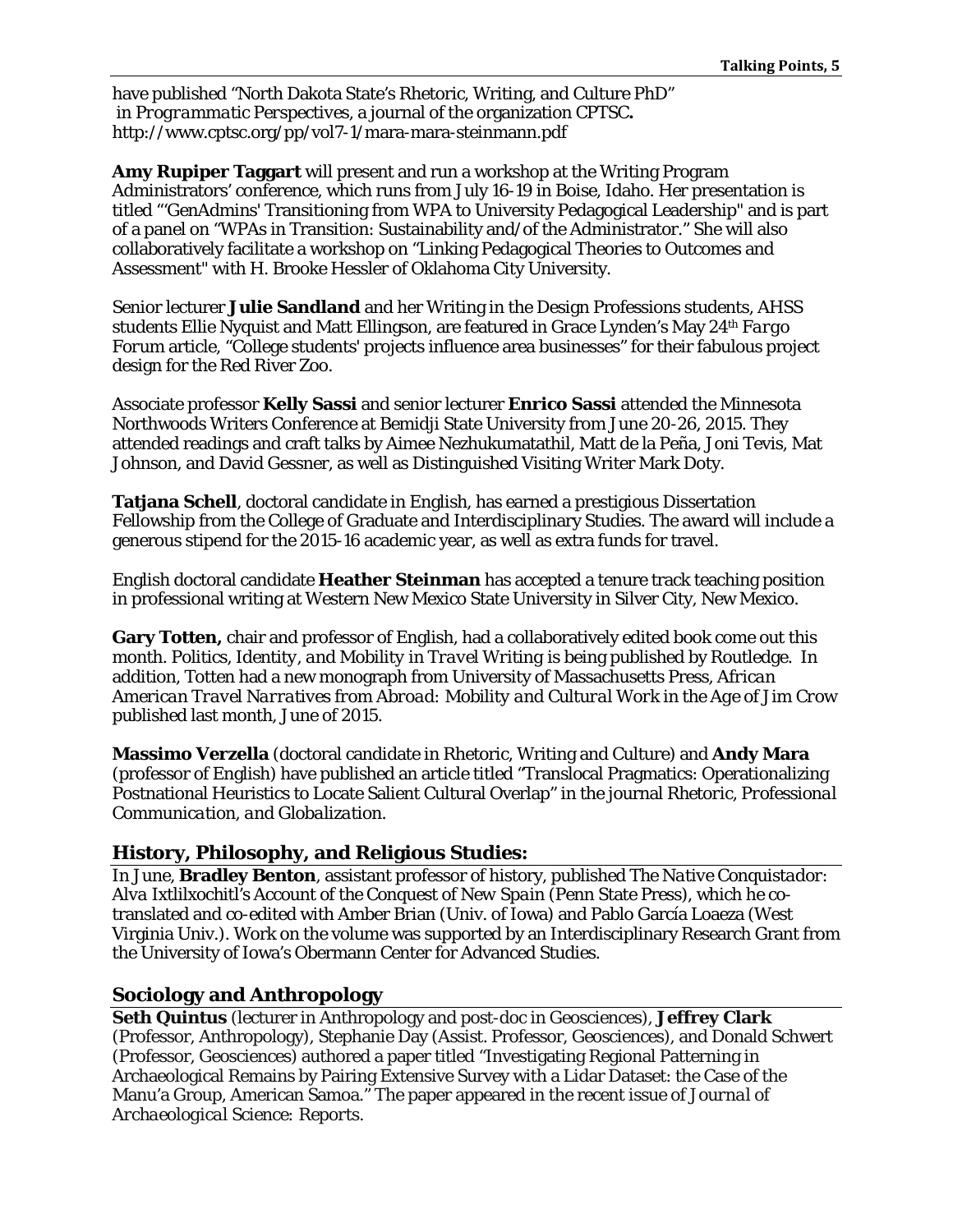**Seth Quintus** and **Jeffrey Clark** presented a paper titled "Examining the Temporal Scale of Human-Environmental Relationships on Ofu Island" at the Annual Meeting of the Society for American Archaeology (SAA) held in San Francisco in April. At that same conference, anthropology graduate student **Matthew Radermacher** presented a paper titled "Pattern Recognition and Automatic Feature Extraction in GIS," which was co-authored by **Jeffrey Clark**, Stephanie Day, Anne Denton (Associate Professor, Computer Science), and Donald Schwert.

Graduate students in the anthropology master's program also presented posters at the Annual North Dakota EPSCoR Conference, held in Fargo in April. **Matthew Radermacher** and **Nolita Motu** presented a poster titled "Identifying the Unseen: Remote Sensing Applications in Archaeology," which summarized work they are doing in collaboration with faculty members in geosciences and computer science. At that same conference, **Brett Tanselle** collaborated with **Jeffrey Clark** and Narayanaganesh Balasubramanian (Research Scientist, Chemistry) to present a poster titled "New Technology Applications for Pottery Analysis: A Test Case from American Samoa."

This summer, **Jeffrey Clark** is undertaking another season of field research in American Samoa, in western Polynesia. He will be joined by colleagues **Seth Quintus**, Stephanie Day, and Donald Schwert, as well as two of his graduate students, **Nathan Smith** and **Nolita Motu**. Ms. Motu, who is from American Samoa, has been working for the National Park Service in American Samoa since spring classes ended but is shifting to Clark's projects at the beginning of July. The research team will be conducting three separate but related research inquiries on three different islands (Ofu, Olosega, and Ta'u) in the archipelago. The overarching research objective is to model the changing settlement patterns in the islands since human colonization nearly 3,000 years ago, and to identify the forces, natural and human, that stimulated those changes.

**Christina Weber**, associate dean and associate professor of sociology, has a new book*, Social Memory and War Narratives: Transmitted Trauma among Children of Vietnam War Veterans*. It is published by Palgrave MacMillan Press, and is new this spring.

**Weber** also presented two papers as the International Congress for Qualitative Inquiry in May. She presented the first, "The Value of Anomalies: Exploring Divergent Experiences of Women in the Dustbowl," on May 20th. Her presentation focused on the use of data that departs from dominant cultural narratives of women during the dust bowl era. Through research she has been conducting on this historical era, she explores an interesting conundrum. These oral histories tell a story of women who experienced the drought through a relatively privileged social position. Although they faced numerous challenges and obstacles as women living through a time of great crisis, the women tell stories that deepen and complicate our understanding of the dust bowl and Great Depression. Utilizing a critical feminist analysis of these oral histories, she complicates the experiences of women and explores how the value of telling the story from a social location that is simultaneously privileged and marginalized. This research was supported by a small grant in collaboration with the NDSU Libraries and the Oklahoma State University's *Dust, Drought, and Dreams Gone Dry: Oklahoma Women in the Dust Bowl Oral History Project.*

**Weber** presented the second paper on May 21st. "Being Brave: Negotiating Agency and Disengagement in the Work of Institutional Change," is based on an article that will be published in August in the journal, *International Review of Qualitative Research*. She has conducted this research with the support of the NSF Advance Grant. In the presentation, she discusses how individuals access agency within the university. Relying on Dorothy Smith's work with institutional ethnography, she integrates interview data with her own experiences as part of the process to improve the gender climate. What is revealed in the data is that agency is constantly being negotiated with disengagement. She discusses a series of vignettes in order to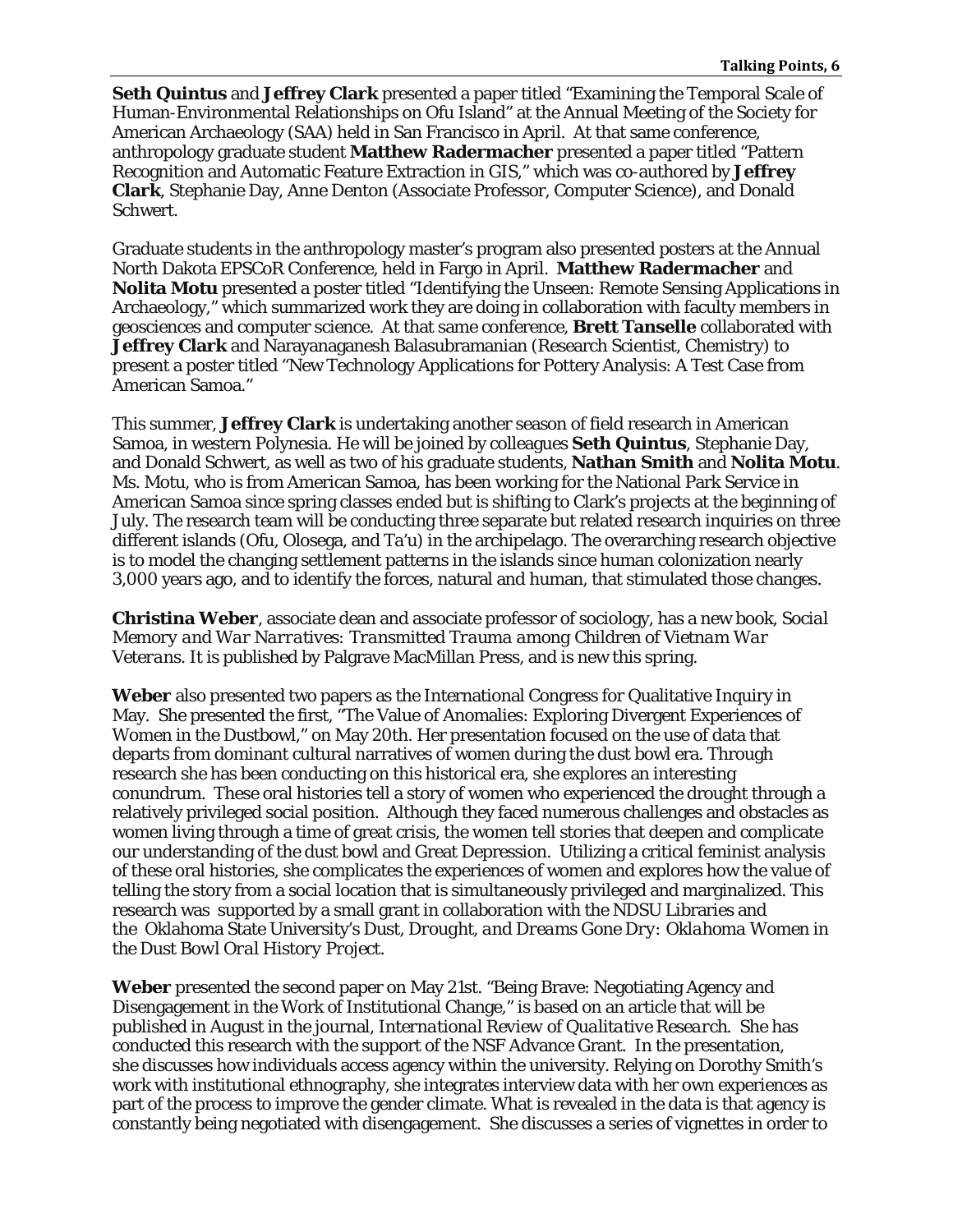establish an interwoven dialogue that enables her to tell the collective story of faculty experiences and their stories of working on institutional change. Through these dialogues, she explores the complex and contradictory ways in which faculty make sense of their roles on campus and within the institutional change process. Ultimately, what she traces in her conversations with faculty is a negotiation of agency and disengagement as they seek out strategies to *be brave* and work to make lasting and meaningful change.

### **Theatre Arts**

NDSU Theatre Assistant Director **Jess Jung** has been appointed to serve on the Arts and Culture Commission by Fargo Mayor Tim Mahoney. Jung will serve a three-year term. The goal of the Arts and Culture Commission is to increase the amount of, and support for, public art throughout Fargo. A Public Art Master Plan will be created in addition to guidelines as to how the city will commission are and support new projects.

NDSU Theatre Assistant Director **Jess Jung** directed *(a love story)* for the Source Festival in Washington, D.C. Written by Kelly Lusk, the play ran June 5-28, at the Source Theatre. The production tells the story of three couples set out determined to love each other in ways they've never dreamed of. But can you fall in love when you don't even know what love is? The review in [DCTheatreScene.com](http://dctheatrescene.com/2015/06/16/source-festival-a-love-story-fresh-funny-and-poignant/) notes "…Jung realizes this beautiful play artfully and engagingly."

**Rooth Varland**, Associate Professor and Department Head for NDSU Theatre, has been invited to design costumes for *Madama Butterfly* by Puccini at the Filene Center at Wolf Trap National Park for the Performing Arts outside of Washington, DC. The production will run one night only, August 7, 2015. Presented by the Wolf Trap Opera Company, Puccini's lush romantic music is infused with the exoticism of early 20th-century Japan as the young geisha Cio-Cio San gives up everything for the dashing American Lieutenant Pinkerton. For more information about *Madama Butterfly*, please visit the [Wolf Trap web site.](https://www.ndsu.edu/performingarts/news/2014-15/www.wolftrap.org/tickets/calendar/performance/15filene/0807show15.aspx)

North Dakota State University LCT Productions is proud to announce the 2015-16 season for Theatre NDSU! The season will begin in October with the rock musical *Bloody, Bloody Andrew Jackson* followed by Tennessee William's classic *Cat on a Hot Tin Roof* in December. Spring semester will open with Shakespeare's *Romeo and Juliet* and the season will end in April with the new play, *The Christians*. Tickets will be available August 15 at www.ndsu.edu/performingarts or by calling 701.231.7969. For more information, please visit [ndsu.edu/performingarts.](https://www.ndsu.edu/performingarts/news/2014-15/3017.html)

### **Visual Arts**

A new exhibit, "Two Painters: Proximity, Parallels, Divergence," will open at the James & Meryl Hearst Center for the Arts is located at 304 West Seerley Boulevard in Cedar Falls, IA on June 4. It consists of works by Frje Echeverría and **Kimble Bromley,** professor of visual arts, displayed side-by-side, revealing similarities and differences in their approaches. Both artists will be present at the closing reception, 1:30 to 3:30 p.m. on Sun., Aug. 16.

The artists have had a close relationship as mentor and student since 1981. Kim says, "As my professor of art, Frje opened my eyes to what painting and drawing can be. He taught me the significance of art and of being an artist, how art can change the way we see and view the world, how it can surprise us and open our eyes and minds and how it is we share ourselves through our work."

**Meghan Kirkwood**, assistant professor of visual arts, led a number of AHSS students on a trip to South Africa with the Visual Arts Study Abroad Program. She has shared their adventures (and photographs) on the group's blog and twitter account. To check out their work: find the blog at [ndsuvainsouthafrica.wordpress.org.](http://ndsuvainsouthafrica.wordpress.org/) Their twitter handle is @ndsuvartinsa.